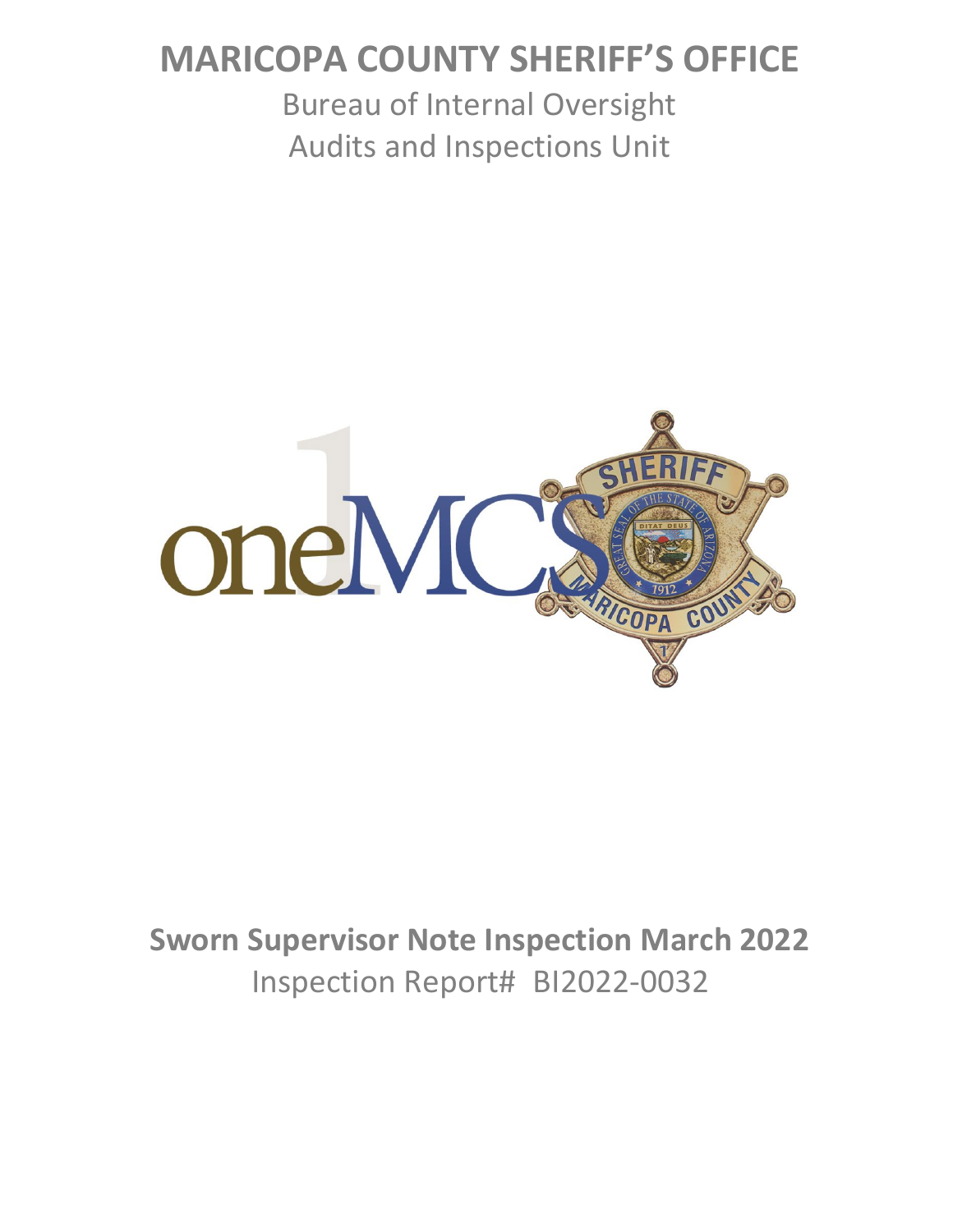The Audits and Inspections Unit (AIU) of the Sheriff's Office Bureau of Internal Oversight (BIO) will conduct monthly inspections of Supervisory Note entries to determine if these entries are in compliance with Office policies and to help promote proper supervision. To achieve this, inspectors will utilize the IAPro System and a sample of employees selected by the monitors from each district/division for review. These entries will be uniformly inspected utilizing a matrix developed by the Audits and Inspections Unit in accordance with the procedures outlined in policies, EA-11, GB-2, GH-5, and GJ-35.

### **Compliance Objectives:**

Utilizing the Supervisor Note Inspection Matrix, review each selected sworn employee's EIS information to ensure they received the following during March 2022:

- Ensure the supervisor completed a minimum of two Supervisor Note entries
- Ensure the supervisor completed one performance-based entry
- Ensure the supervisor conducted two reviews of EIS data
- Ensure the supervisor conducted a monthly review of Body-Worn Camera footage of two traffic stops if the Sworn Employee made any stops during the review period

#### **Criteria:**

MCSO Policy EA-11, *Arrest Procedures* MCSO Policy GB-2, *Command Responsibility* MCSO Policy GH-5, *Early Identification System* MCSO Policy GJ-35, *Body-Worn Cameras*

#### **Conditions:**

MCSO's assigned Court Monitors provided a sample of one patrol squad from each Patrol Division for the month of March 2022 Supervisory Note Review. The Supervisor Notes of the assigned patrol roster are reviewed, including the selected sworn employee's chain of command. AIU reviewed the completed Supervisor Notes of 27 deputies, 6 sergeants, 6 lieutenants, and 6 captains. (Note: completion of a Supervisory Note inspection is dependent on when the AIU receives the sample from the Court Monitors). A review of the IAPro records revealed that, of the 45 sworn employees' records reviewed for Supervisor Note entries submitted during the month of March, 38 sworn employees received entries in full compliance with MCSO Policies.

MCSO achieved a compliance rate of 93.46% in the Sworn Supervisor Note inspection for March 2022, as illustrated in the graph below: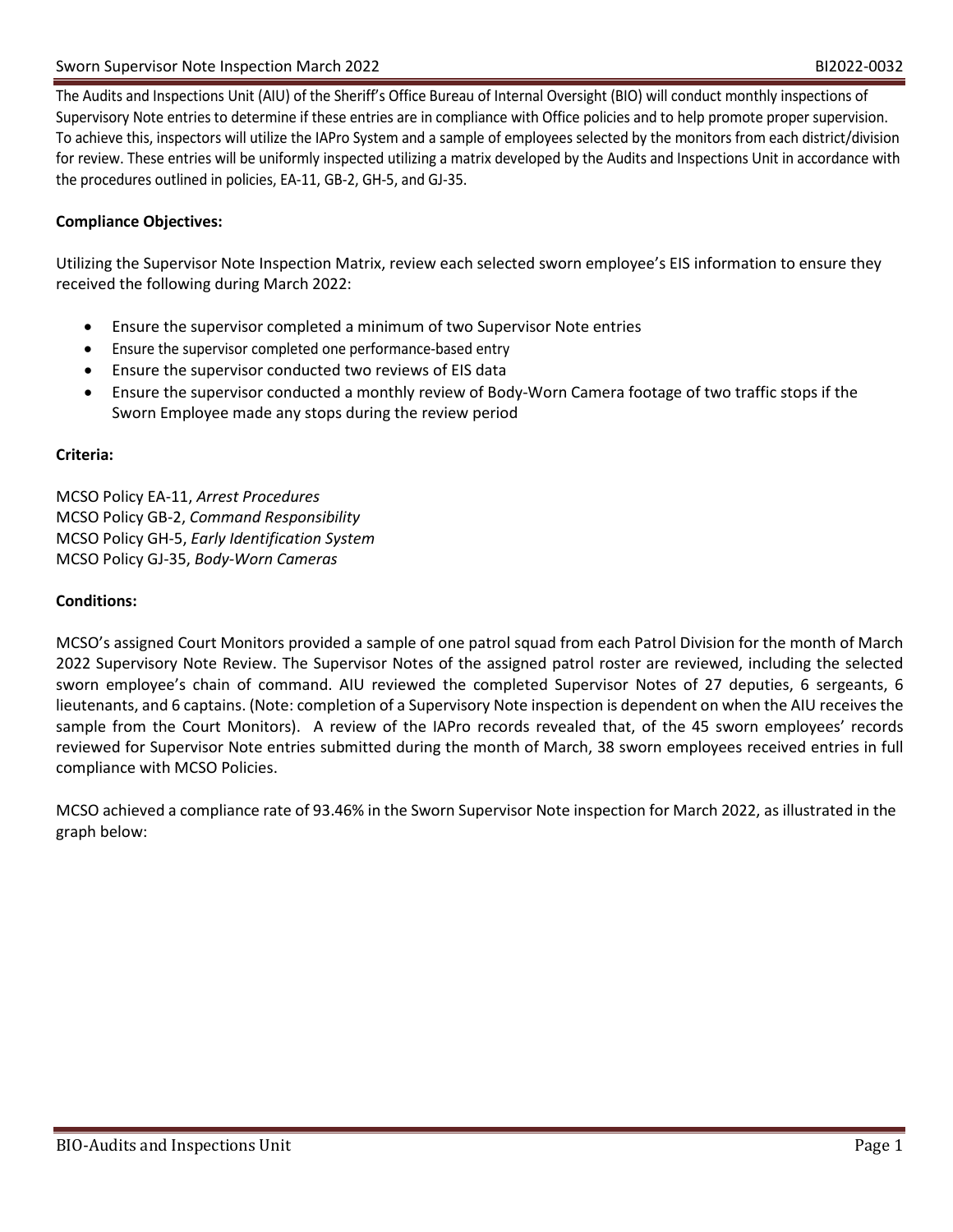

Results of the Review of the Supervisor Note entries:

| <b>Inspection Element</b>                                                                                                                                                                                                                                   | Not In<br>Compliance     | <b>In</b><br><b>Compliance</b> | <b>Total</b><br><b>Inspected</b> | <b>Compliance Rate</b> |
|-------------------------------------------------------------------------------------------------------------------------------------------------------------------------------------------------------------------------------------------------------------|--------------------------|--------------------------------|----------------------------------|------------------------|
| Sworn Employee received at least two Supervisor<br>Notes during the month                                                                                                                                                                                   | $\mathfrak{p}$           | 43                             | 45                               | 95.56%                 |
| At least One Supervisor Note entry is of sufficient<br>quality to facilitate the preparation of an<br>accurate and detailed performance review and<br>reflects the sworn employee's positive traits and<br>accomplishments and any observed<br>shortcomings | $\overline{\mathcal{L}}$ | 43                             | 45                               | 95.56%                 |
| Twice per month, supervisors review Sworn<br>subordinates' EIS information for the purpose of<br>identifying and responding to any conduct<br>patterns or concerns                                                                                          | 6                        | 39                             | 45                               | 86.67%                 |
| Supervisor Note lacks documentation of review<br>of two Body-Cam videos (NOTE: Not all sworn<br>employees will make traffic stops during the<br>review period)                                                                                              | $\mathbf 0$              | 18                             | 18                               | 100%                   |
| <b>Overall Compliance with inspection</b><br>requirements                                                                                                                                                                                                   | 10                       | 143                            | 153                              | 93.46%                 |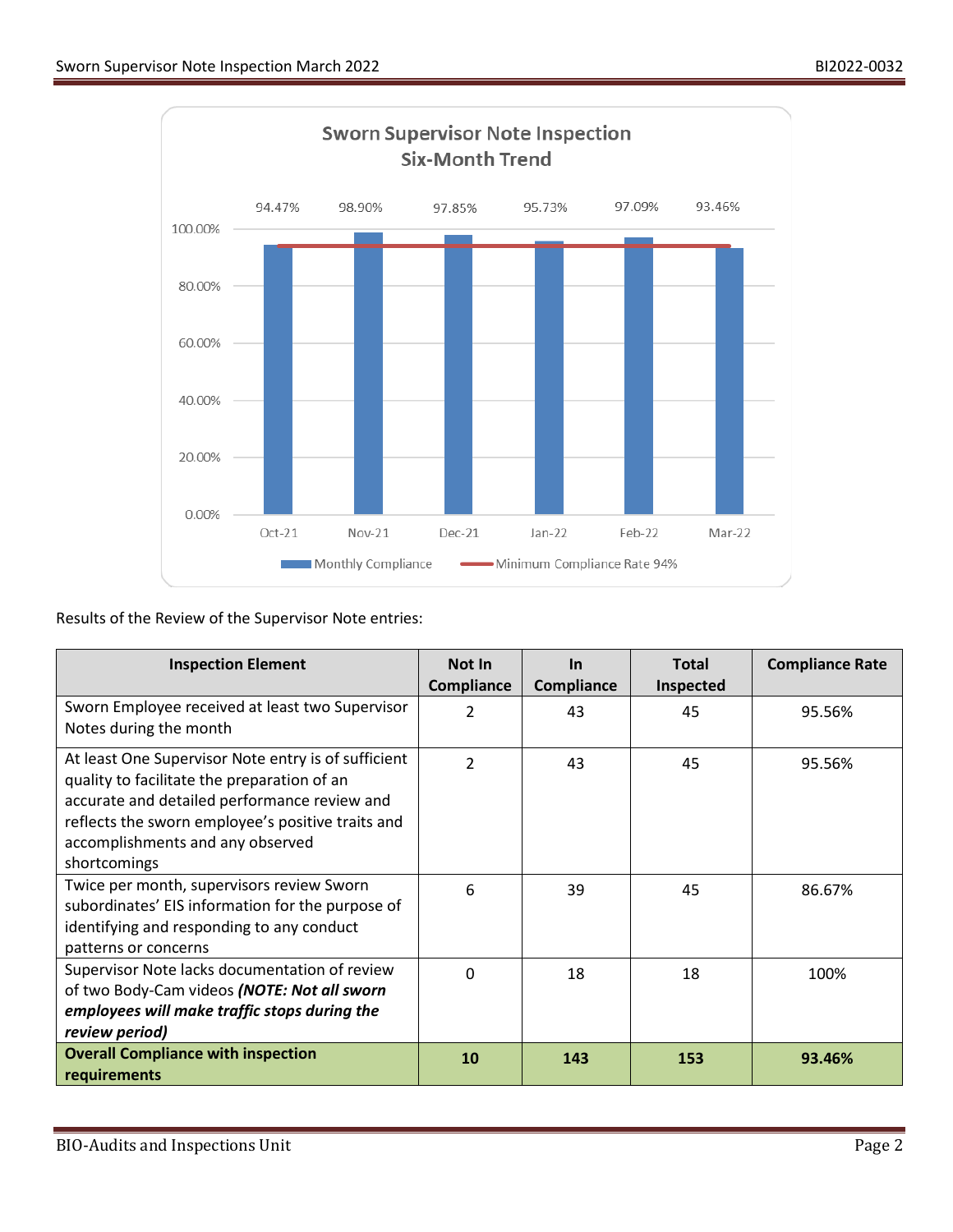The following deficiencies were identified during the inspection process.

### Dist. 3 (1 BIO Action Form)

| <b>District</b>                                                                             | <b>Employee Notes Inspected</b> | <b>Responsible Supervisor</b> | <b>Responsible Commander</b> |
|---------------------------------------------------------------------------------------------|---------------------------------|-------------------------------|------------------------------|
| Dist. 3                                                                                     | Deputv                          | Sergeant                      | Captain                      |
| <b>Deficiency</b>                                                                           |                                 |                               |                              |
| Supervisor Note lacked documentation of the sworn employee's performance. Policy GB-2.7.B.1 |                                 |                               |                              |

### Dist. 7 (2 BIO Action Forms)

| <b>District</b>                                                                     | <b>Employee Notes Inspected</b>                                                                           | <b>Responsible Supervisor</b> | <b>Responsible Commander</b> |
|-------------------------------------------------------------------------------------|-----------------------------------------------------------------------------------------------------------|-------------------------------|------------------------------|
| Dist. 7                                                                             | Lieutenant                                                                                                | Chief                         | Chief                        |
|                                                                                     |                                                                                                           | <b>Deficiency</b>             |                              |
|                                                                                     | Two Supervisor Notes on sworn employee per month at a minimum not met. Policy GB-2.7.B.1                  |                               |                              |
|                                                                                     | Supervisor Notes lacked documentation of two monthly EIS reviews. Policy GB-2.7.B.4                       |                               |                              |
| <b>Inspector Notes:</b>                                                             |                                                                                                           |                               |                              |
|                                                                                     | One of two EIS reviews were completed                                                                     |                               |                              |
| $\bullet$                                                                           | Responsible Supervisor has 1 previous BIO Action Form for April 2021 Sworn Supervisor Note (BAF2021-0154) |                               |                              |
| <b>District</b>                                                                     | <b>Employee Notes Inspected</b>                                                                           | <b>Responsible Supervisor</b> | <b>Responsible Commander</b> |
| Dist. 7                                                                             | Deputy                                                                                                    | Sergeant                      | Captain                      |
|                                                                                     |                                                                                                           | <b>Deficiency</b>             |                              |
| Supervisor Notes lacked documentation of two monthly EIS reviews. Policy GB-2.7.B.4 |                                                                                                           |                               |                              |
| <b>Inspector Notes:</b>                                                             |                                                                                                           |                               |                              |
| One of two EIS reviews were completed<br>$\bullet$                                  |                                                                                                           |                               |                              |
| <b>District</b>                                                                     | <b>Employee Notes Inspected</b>                                                                           | <b>Responsible Supervisor</b> | <b>Responsible Commander</b> |
| Dist. 7                                                                             | Deputy                                                                                                    | Sergeant                      | Captain                      |
| <b>Deficiency</b>                                                                   |                                                                                                           |                               |                              |
| Supervisor Notes lacked documentation of two monthly EIS reviews. Policy GB-2.7.B.4 |                                                                                                           |                               |                              |
| <b>Inspector Notes:</b>                                                             |                                                                                                           |                               |                              |
| One of two EIS reviews were completed<br>$\bullet$                                  |                                                                                                           |                               |                              |
| <b>District</b>                                                                     | <b>Employee Notes Inspected</b>                                                                           | <b>Responsible Supervisor</b> | <b>Responsible Commander</b> |
| Dist. 7                                                                             | Deputy                                                                                                    | Sergeant                      | Captain                      |
| <b>Deficiency</b>                                                                   |                                                                                                           |                               |                              |
| Supervisor Notes lacked documentation of two monthly EIS reviews. Policy GB-2.7.B.4 |                                                                                                           |                               |                              |
| <b>Inspector Notes:</b>                                                             |                                                                                                           |                               |                              |
| One of two EIS reviews were completed                                               |                                                                                                           |                               |                              |
| <b>District</b>                                                                     | <b>Employee Notes Inspected</b>                                                                           | <b>Responsible Supervisor</b> | <b>Responsible Commander</b> |
| Dist. 7                                                                             | Deputy                                                                                                    | Sergeant                      | Captain                      |
| <b>Deficiency</b>                                                                   |                                                                                                           |                               |                              |
| Supervisor Notes lacked documentation of two monthly EIS reviews. Policy GB-2.7.B.4 |                                                                                                           |                               |                              |
| <b>Inspector Notes:</b>                                                             |                                                                                                           |                               |                              |
| $\bullet$                                                                           | One of two EIS reviews were completed                                                                     |                               |                              |